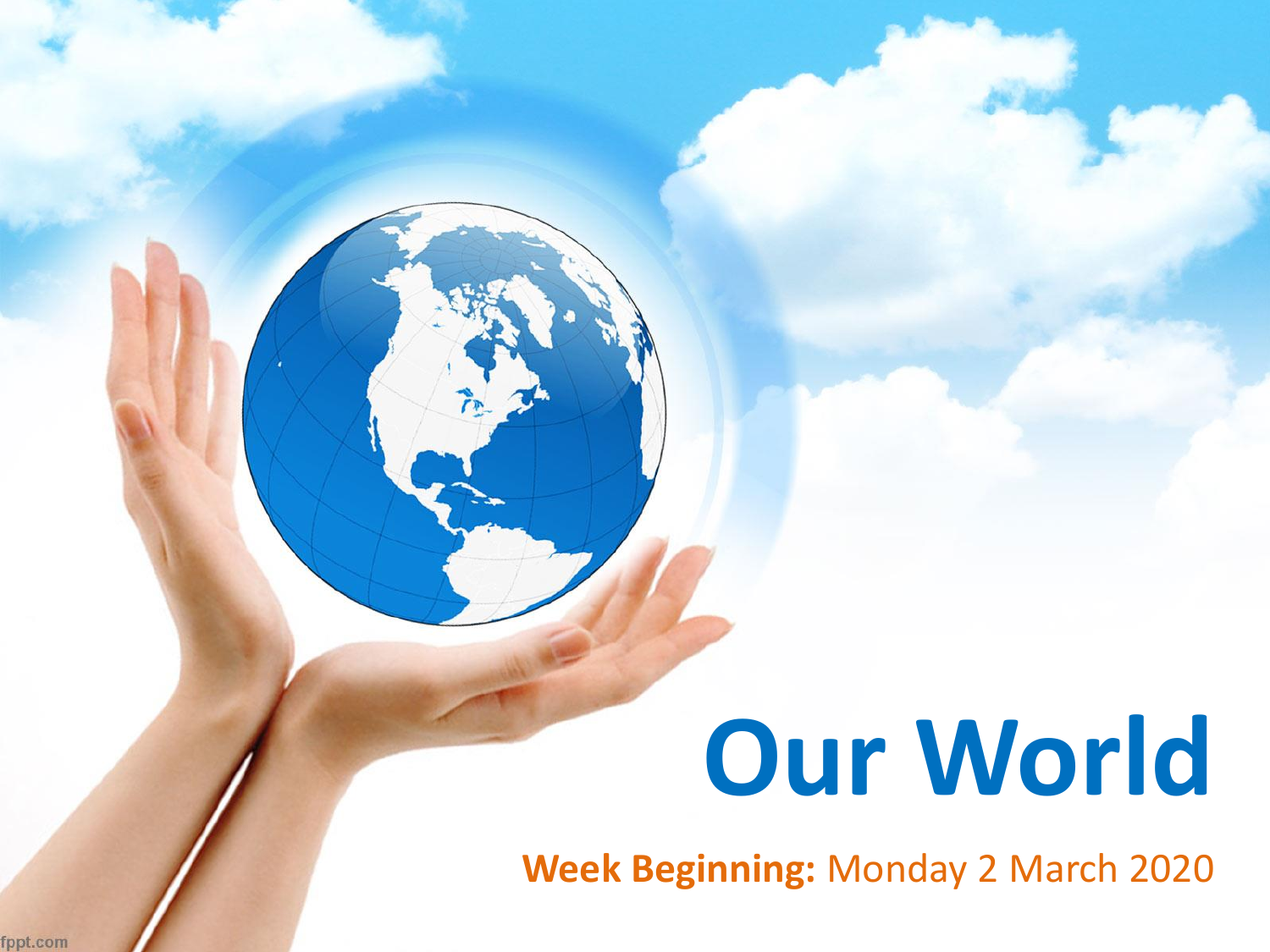# **This Week in Our World…**

This week the focus of **'Our World'** is the second episode of the World's Largest Lesson.

As part of our continuing Rights Respecting work, in the Autumn Term we were introduced to the first episode of the World's Largest Lesson where we learnt about Global Goals for Sustainable Development.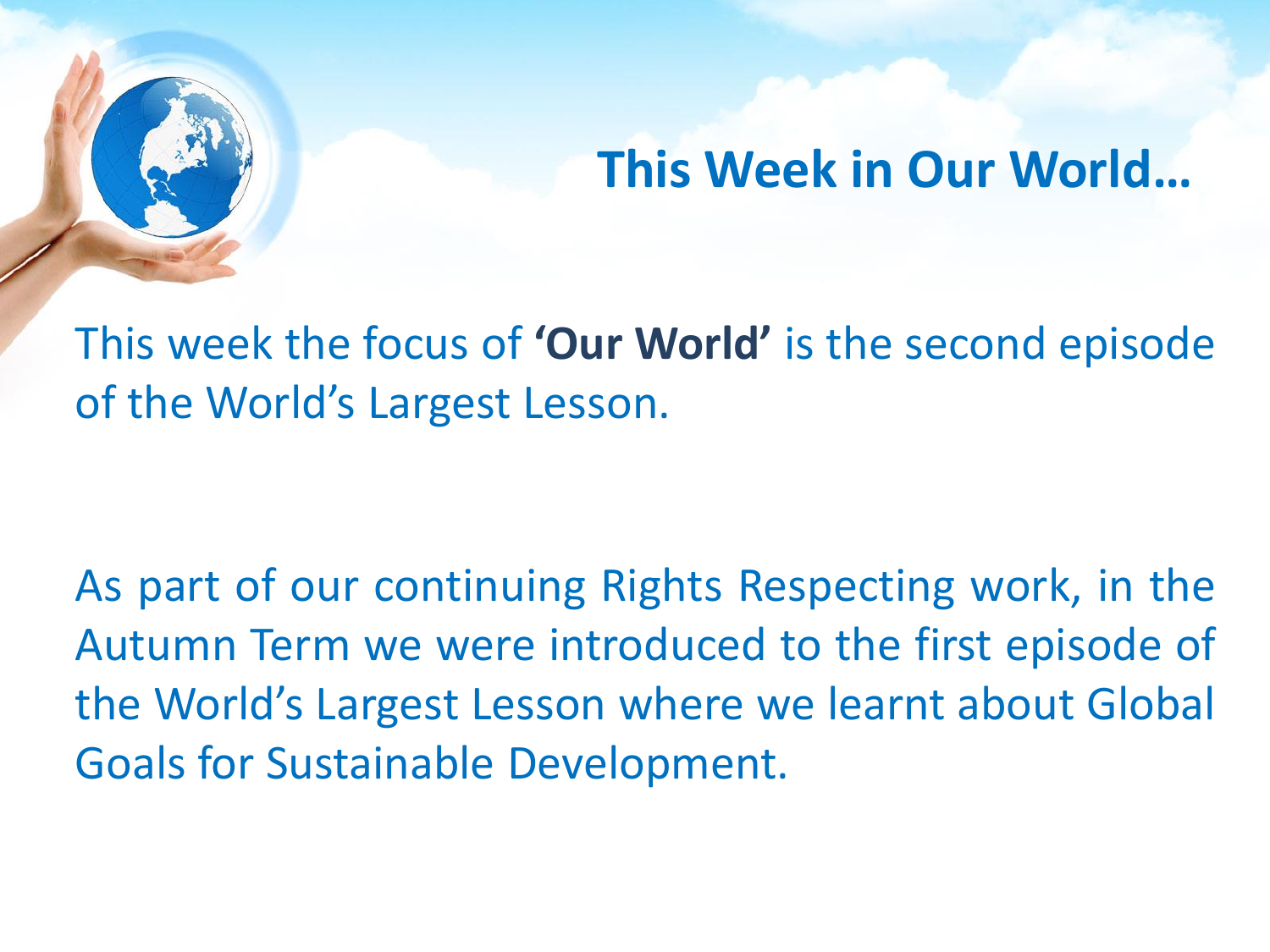

#### **World's Largest Lesson**

# **What's the background?**

In 2015, leaders from 193 member states of the United Nations, met to discuss the world's problems and decide on a plan to tackle them. They named this plan the 17 Sustainable Development Goals (commonly known as the Global Goals). The three big aims of the Global Goals are that we fight inequality and injustice, end extreme poverty and tackle climate change.

The Global Goals are the most ambitious agreement for sustainable development that world leaders have ever made. These goals have the power to end poverty, fight inequality and address the urgency of climate change. Guided by the goals, it is now up to all of us, governments, businesses, the general public, teachers and children like you to work together to build a better future for everyone.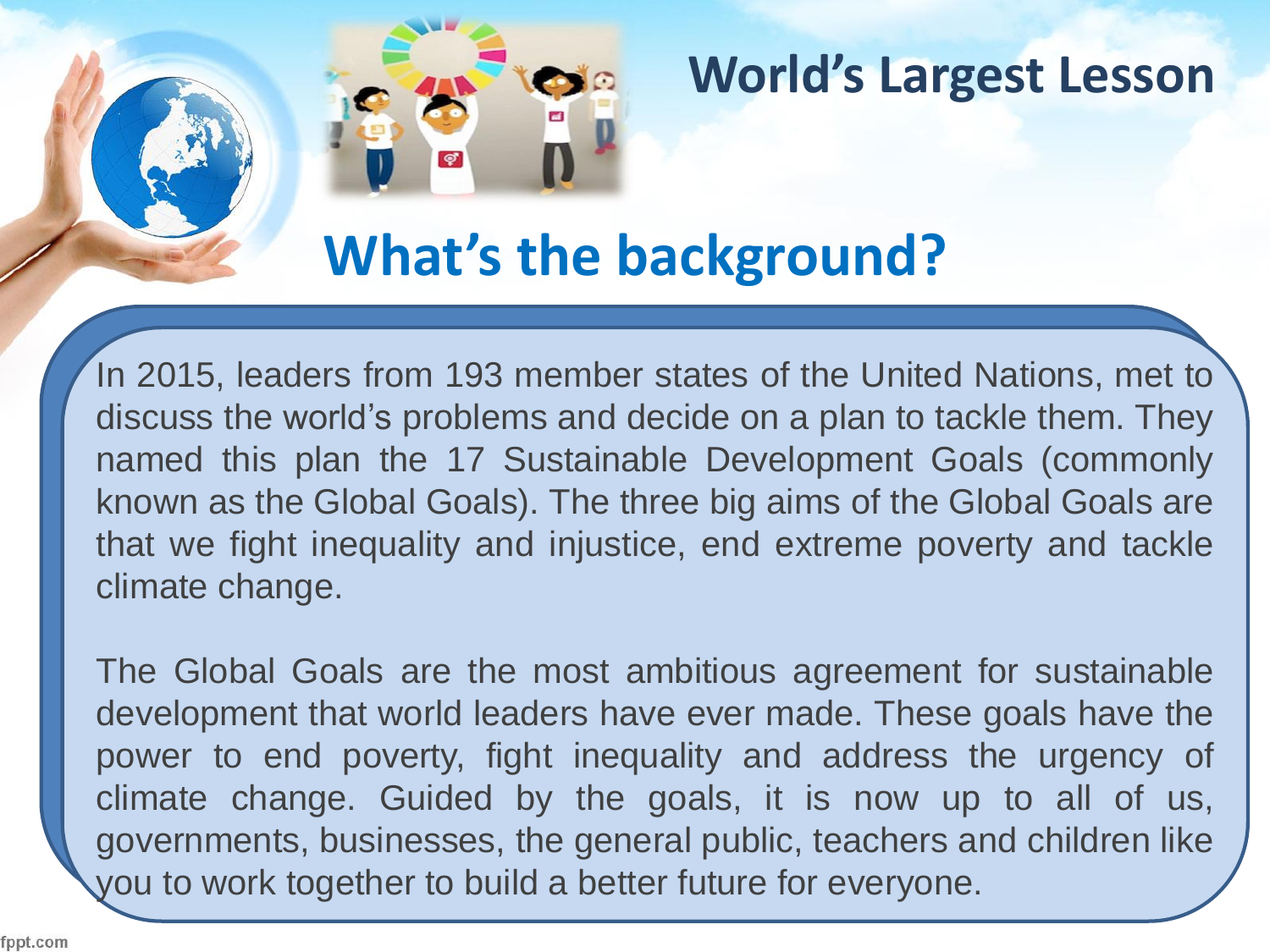

### **World's Largest Lesson**

# **Global Goals**



fppt.com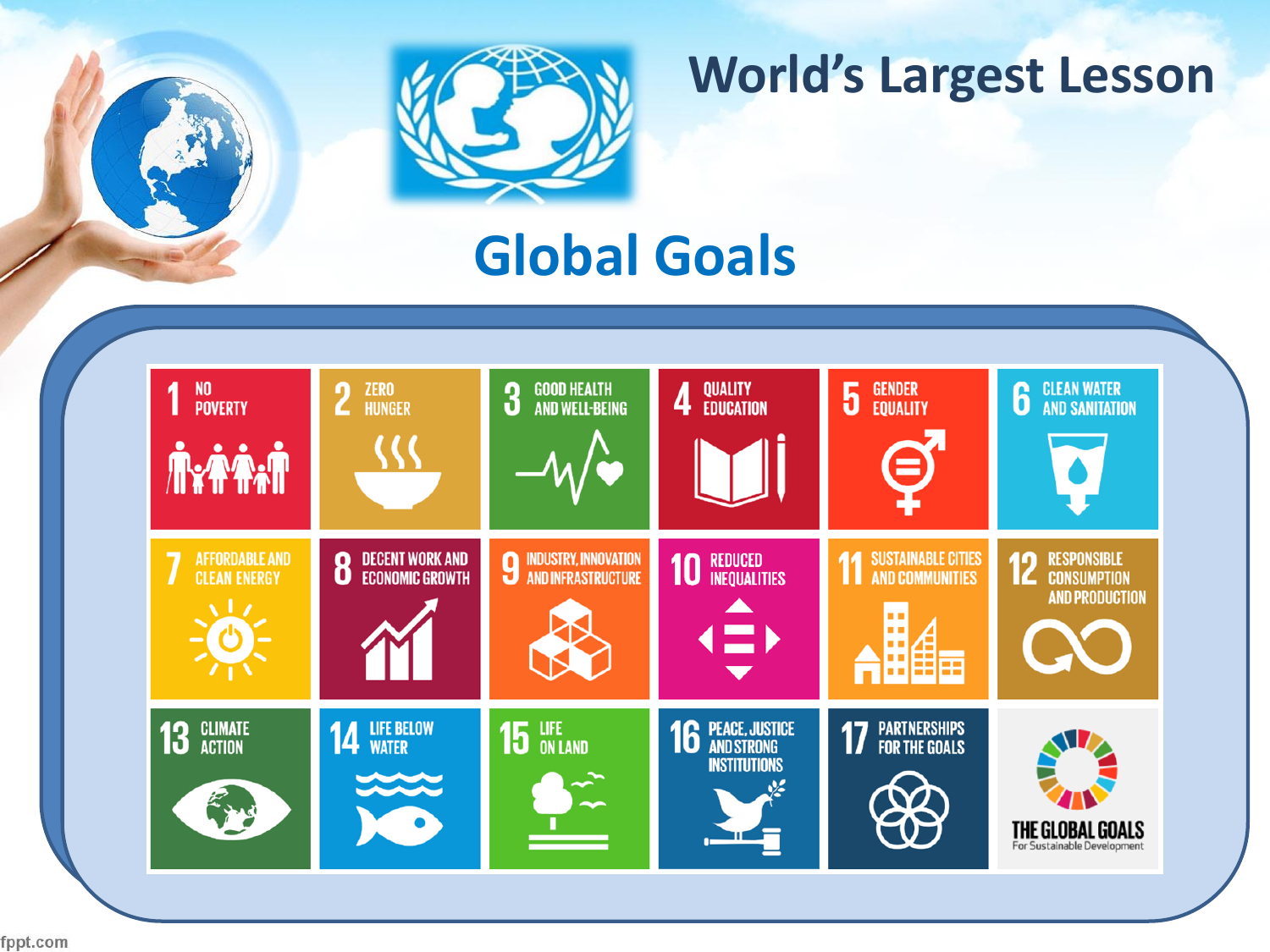

### **World's Largest Lesson**

# **Global Goals – To focus on this term**



Years 1 and 2

Years 3 and 4

Years 5 and 6

fppt.com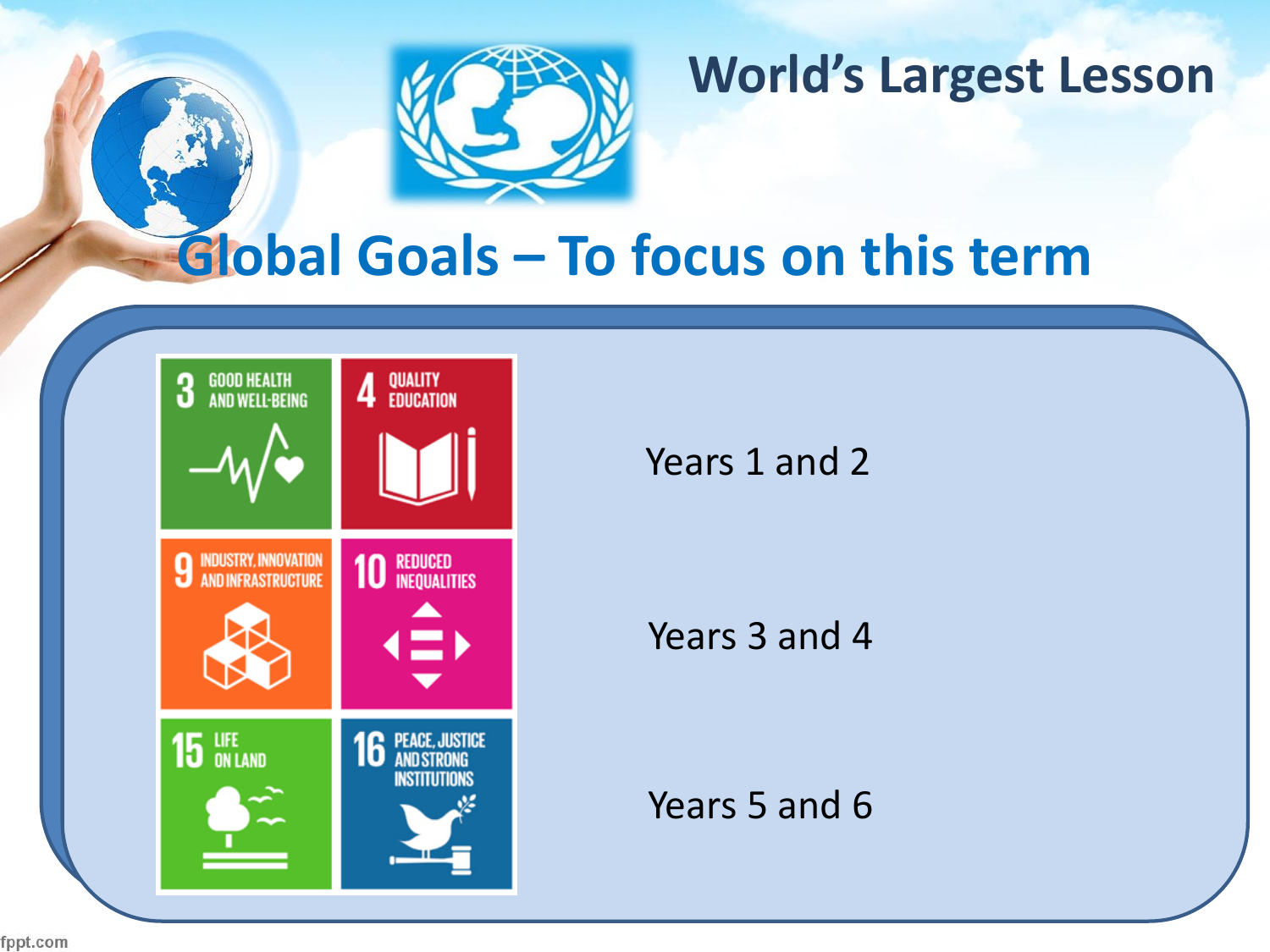# **Vocabulary Focus**



**Traditionally (plural noun of inequality)** A difference in size, degree, circumstances, etc.; a lack of equality.